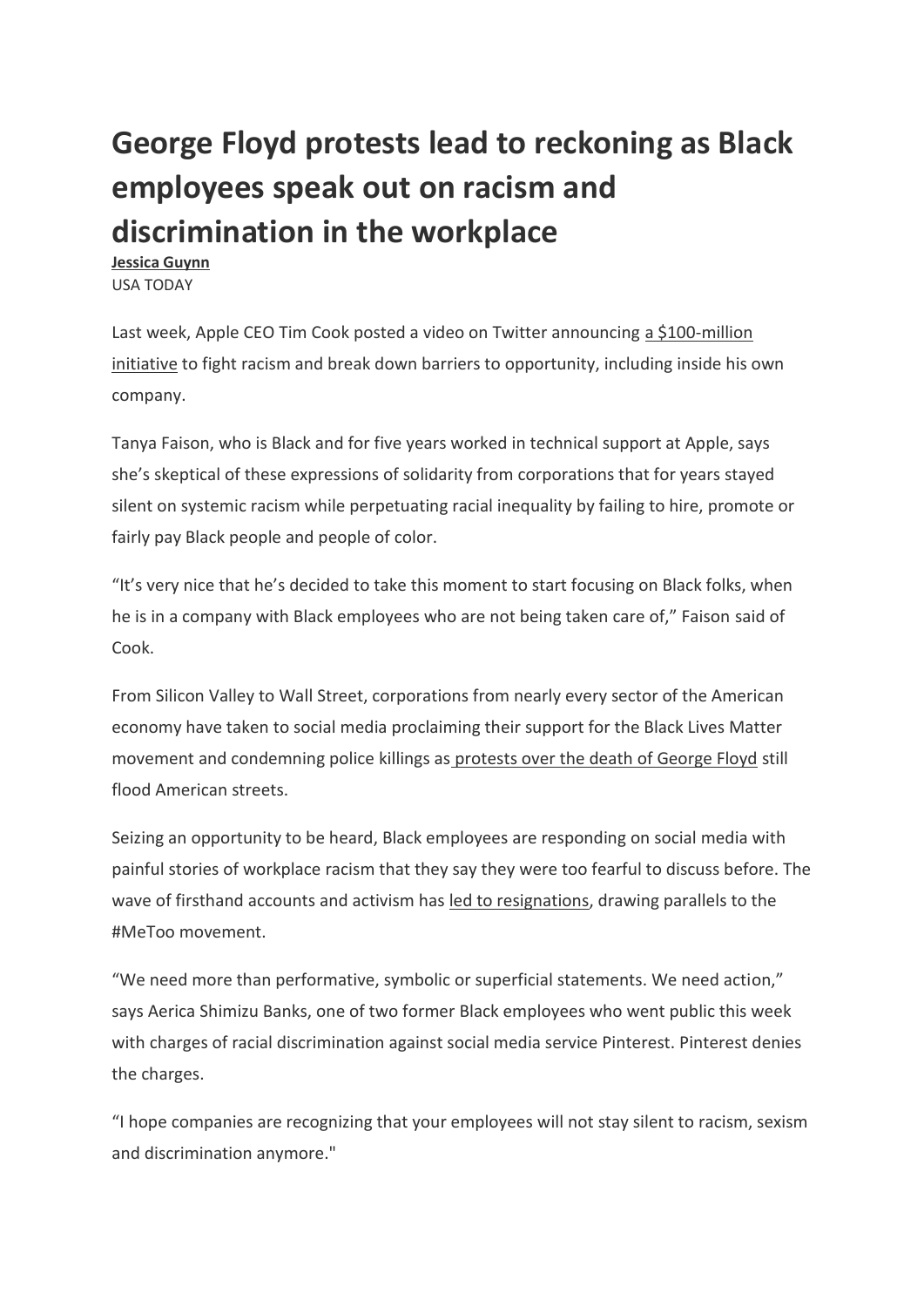**Big change:**[Aunt Jemima brand is changing its name and removing the namesake Black](https://www.usatoday.com/story/money/2020/06/17/aunt-jemima-reportedly-change-name-remove-image-black-woman/3204562001/)  [character](https://www.usatoday.com/story/money/2020/06/17/aunt-jemima-reportedly-change-name-remove-image-black-woman/3204562001/)

#### **GM on Juneteenth:**[GM to go silent for 8 minutes, 46 seconds on Juneteenth](https://www.usatoday.com/story/money/2020/06/16/gm-moment-silence-juneteenth-black-community/3202511001/) in support of [Black community](https://www.usatoday.com/story/money/2020/06/16/gm-moment-silence-juneteenth-black-community/3202511001/)

The voices of Black workers are being amplified by colleagues of all races, turning up the pressure on employers to make real change in hopes this moment could mark a turning point for racial equity in the American workplace.

At Adidas, [dozens stopped working to attend protests](https://www.nytimes.com/2020/06/10/business/adidas-black-employees-discrimination.html) outside the company's North American headquarters in Portland, Oregon. Hundreds of Facebook employees [staged a](https://www.usatoday.com/story/tech/2020/06/04/trump-ex-facebook-employees-blast-companys-cowardly-stance-on-posts/3142590001/)  [virtual walkout](https://www.usatoday.com/story/tech/2020/06/04/trump-ex-facebook-employees-blast-companys-cowardly-stance-on-posts/3142590001/) to protest CEO Mark Zuckerberg's decision not to take down inflammatory posts by President Donald Trump.

### **Black Lives Matter pledges under scrutiny**

Driving this wellspring of employee activism: [pledges](https://www.usatoday.com/story/tech/2018/07/12/facebooks-diversity-efforts-failing-black-and-hispanic-women/776534002/) by businesses large and small that in the past have done little to balance the economic scales for Black workers or to [eradicate](https://www.usatoday.com/story/tech/news/2017/04/27/toxic-workplaces-technology-women-minorities-retention/100977038/)  [toxic work](https://www.usatoday.com/story/tech/news/2017/04/27/toxic-workplaces-technology-women-minorities-retention/100977038/) environments.



Protesters march on June 15 in New York City after the death of George Floyd while in police custody in Minneapolis. Spencer Platt, Getty Images

In recent weeks, Facebook and [Citibank](https://fortune.com/2020/06/02/citi-cfo-mark-mason-george-floyd/) chimed in, as did [Nike](https://www.usatoday.com/story/sports/2020/05/30/george-floyd-nike-ad-addresses-racism-protests-dont-do-it/5291023002/) and [the NFL.](https://www.usatoday.com/story/sports/nfl/2020/06/15/nfl-quarterbacks-race-justice-george-floyd-death-patrick-mahomes/3189737001/) Bank of America said it would spend [\\$1 billion over four years](https://www.cnn.com/2020/06/02/business/bank-of-america-billion-dollar-donation/index.html) to address racial and economic inequality.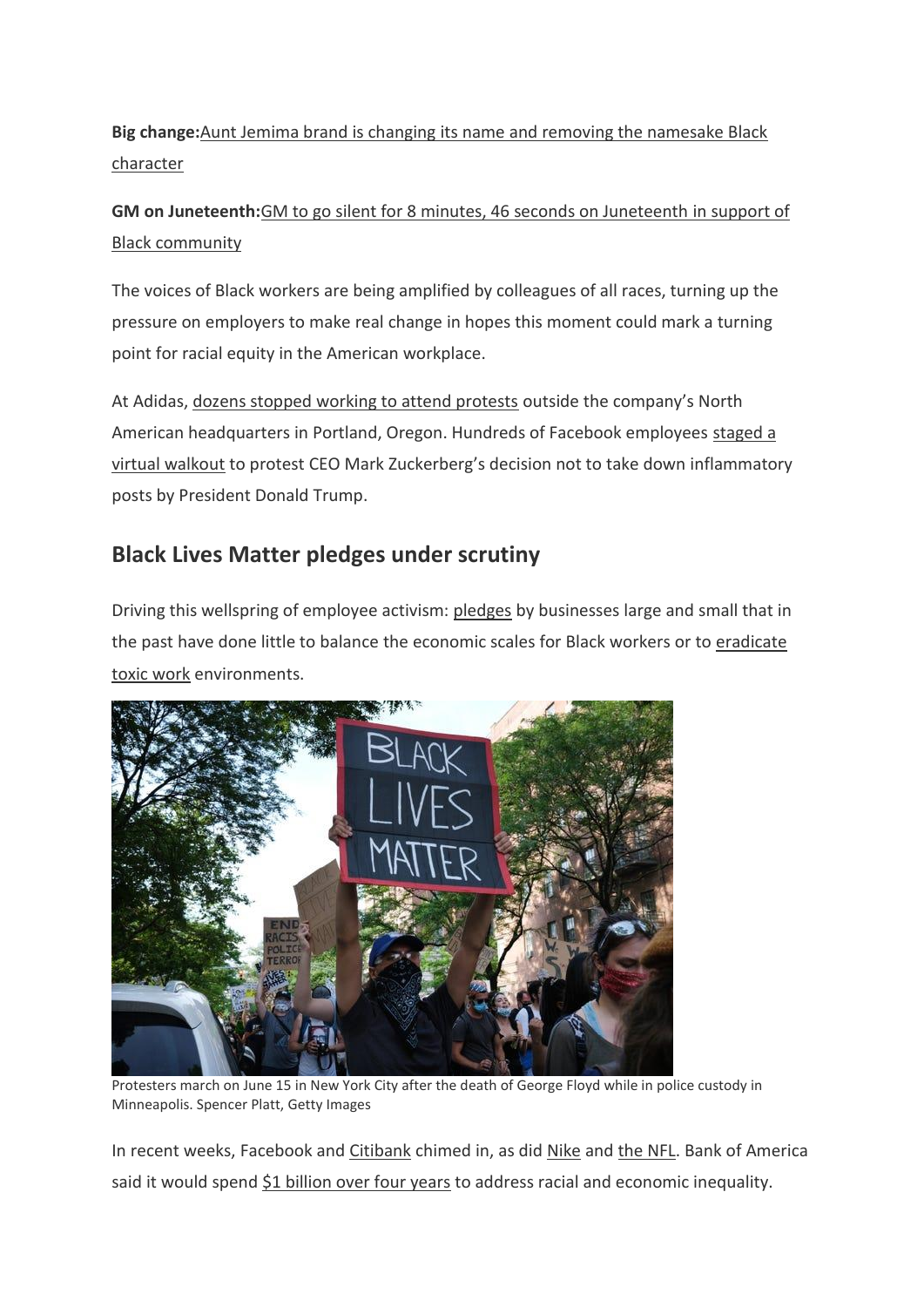Randall Stephenson, chairman and CEO of AT&T, called for racial equality in the U.S. in an [open letter](https://about.att.com/newsroom/2020/mandate_for_equitable_justice.html) to federal, state and local officials, saying he would work on equitable justice as part of a new Business Roundtable, a committee of large-company CEOs.

Google's YouTube video service said it will [funnel \\$100 million](https://www.marketwatch.com/story/youtube-is-starting-a-100-million-fund-for-black-creators-artists-2020-06-11) into a fund for Black content creators. Jack Dorsey, CEO of Twitter and Square, [made Juneteenth,](https://www.usatoday.com/story/tech/2020/06/09/twitter-and-square-ceo-dorsey-juneteenth-workers-holiday/5330947002/) which celebrates the end of slavery in America, an official paid holiday at both companies. L'Oreal SA on June 9 [rehired](https://www.nbcnews.com/feature/nbc-out/munroe-bergdorf-rehired-l-or-al-3-years-after-being-n1228376) Munroe Bergdorf, a Black transgender model it fired in 2017.

Jamie Dimon, CEO of JPMorgan Chase, even [took a knee](https://www.atmmarketplace.com/news/jpmorgan-chase-ceo-takes-a-knee-with-staff/) for a photograph with staff from one of the bank's branches, a nod to former quarterback Colin Kaepernick, who was blacklisted from the NFL for protesting the police killings of African Americans.

Yet African Americans are woefully underrepresented in the echelons of corporate America, where the Fortune 500 has just four Black CEOs and senior leadership teams are still made up entirely of white men. And the coronavirus pandemic has only deepened inequalities in the business world, disproportionately claiming the lives and livelihoods of African Americans.

The statistics are sobering. Black workers are paid less than white workers, even in highwage positions. Research shows that the [black-white wage gap](https://newrepublic.com/article/158142/black-wage-gap-income-inequality) has been widening for decades, even during periods of economic expansion. According to the Economic Policy Institute, the overall average wage for black workers in 2019 was \$21.05. For white workers, it was \$28.66. As a result, in the U.S., Black households have one-tenth the wealth of a typical white household, according to Federal Reserve data.

Being called out are companies publicly throwing their support behind the Black Lives Matter movement while continuing the status quo.

On Twitter, Amazon called for an end to "the inequitable and brutal treatment of Black people" in the U.S. Its CEO Jeff Bezos posted on Instagram an email from a customer criticizing the Black Lives Matter banner on Amazon's home page, and responded that this [was the kind of customer he was "happy to lose."](https://www.usatoday.com/story/tech/2020/06/08/jeff-bezos-shares-angry-emails-over-support-black-lives-matter/5317310002/)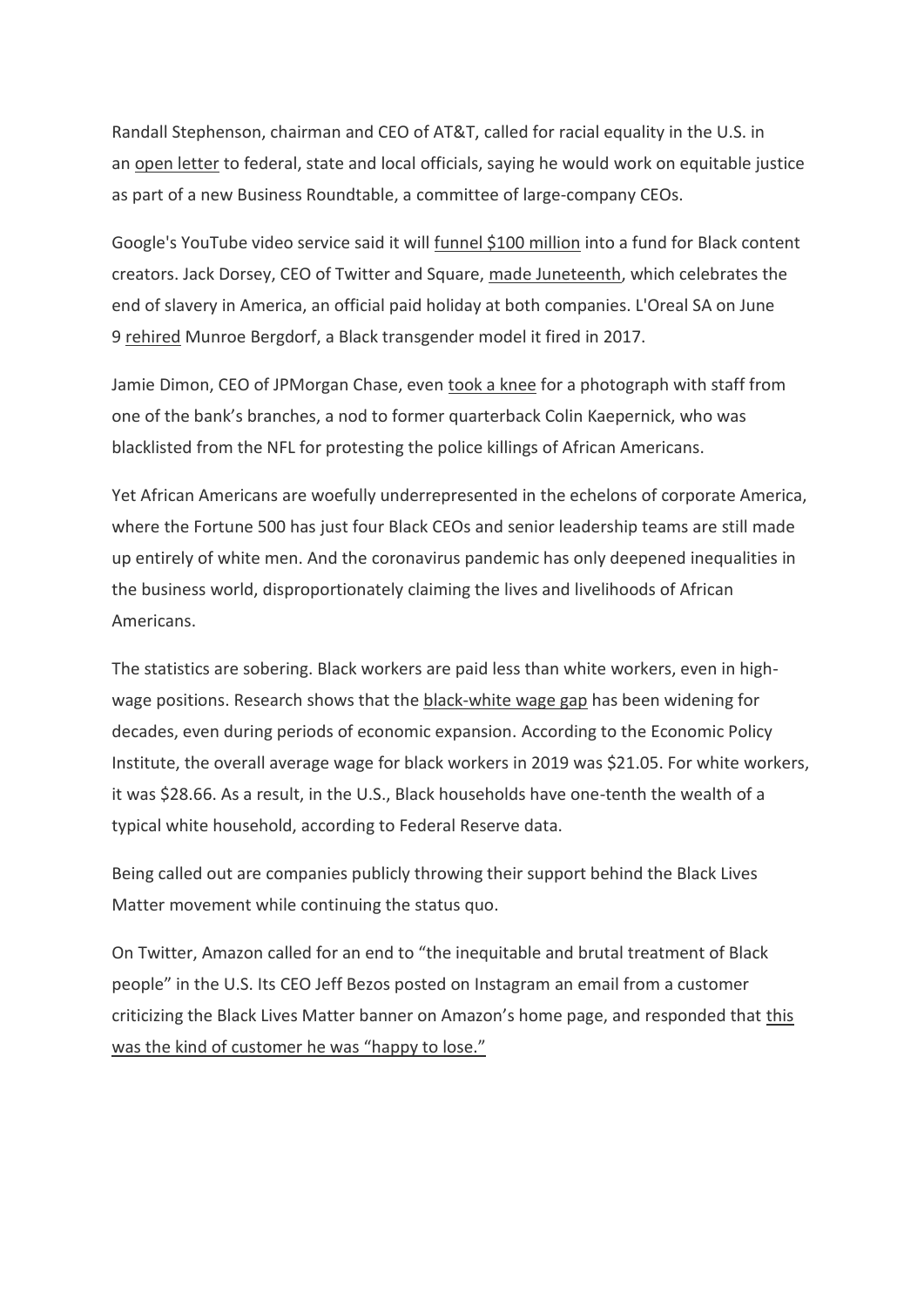

A protester kneels and holds up a fist as he and others demonstrate the death of George Floyd by closing down and blocking traffic on I-395 in Washington, DC on June 15. JIM WATSON, AFP Via Getty Images

At the same time, the company has been criticized for relegating workers, many of them African American, to low pay and harsh working conditions. In March, it [fired a Black](https://www.usatoday.com/story/money/business/2020/04/02/coronavirus-amazon-sought-discredit-labor-organizer-covid-19-worker-walkout/5116929002/)  [warehouse employee](https://www.usatoday.com/story/money/business/2020/04/02/coronavirus-amazon-sought-discredit-labor-organizer-covid-19-worker-walkout/5116929002/) who was advocating for safer conditions during the pandemic. Amazon said the worker violated its social distancing policy.

## **Push for accountability led by employees, activists**

The Plug, an [online news service](https://tpinsights.com/) created by journalist and entrepreneur Sherrell Dorsey to cover Black innovation in the tech world, is pushing for accountability with a [spreadsheet](https://docs.google.com/spreadsheets/d/1OZx-_tm3PPyx6-ZJAST1xxOJRfn7KfYDjDT6JedrTfs/edit#gid=0) that tracks the recent statements by tech companies and pairs it with information on the demographics of these companies, including the dearth of Black people in leadership and technical roles.

Online racial justice organization Color of Change has [launched a campaign](https://act.colorofchange.org/sign/black-workers-matter/) to urge corporations including Amazon, Adidas, Nike and Target to move #BeyondTheStatement.

"I have seen an outpouring of companies saying Black lives matter," Color of Change President Rashad Robinson told USA TODAY. "I want them to actually make Black lives matter through their policies and their practices."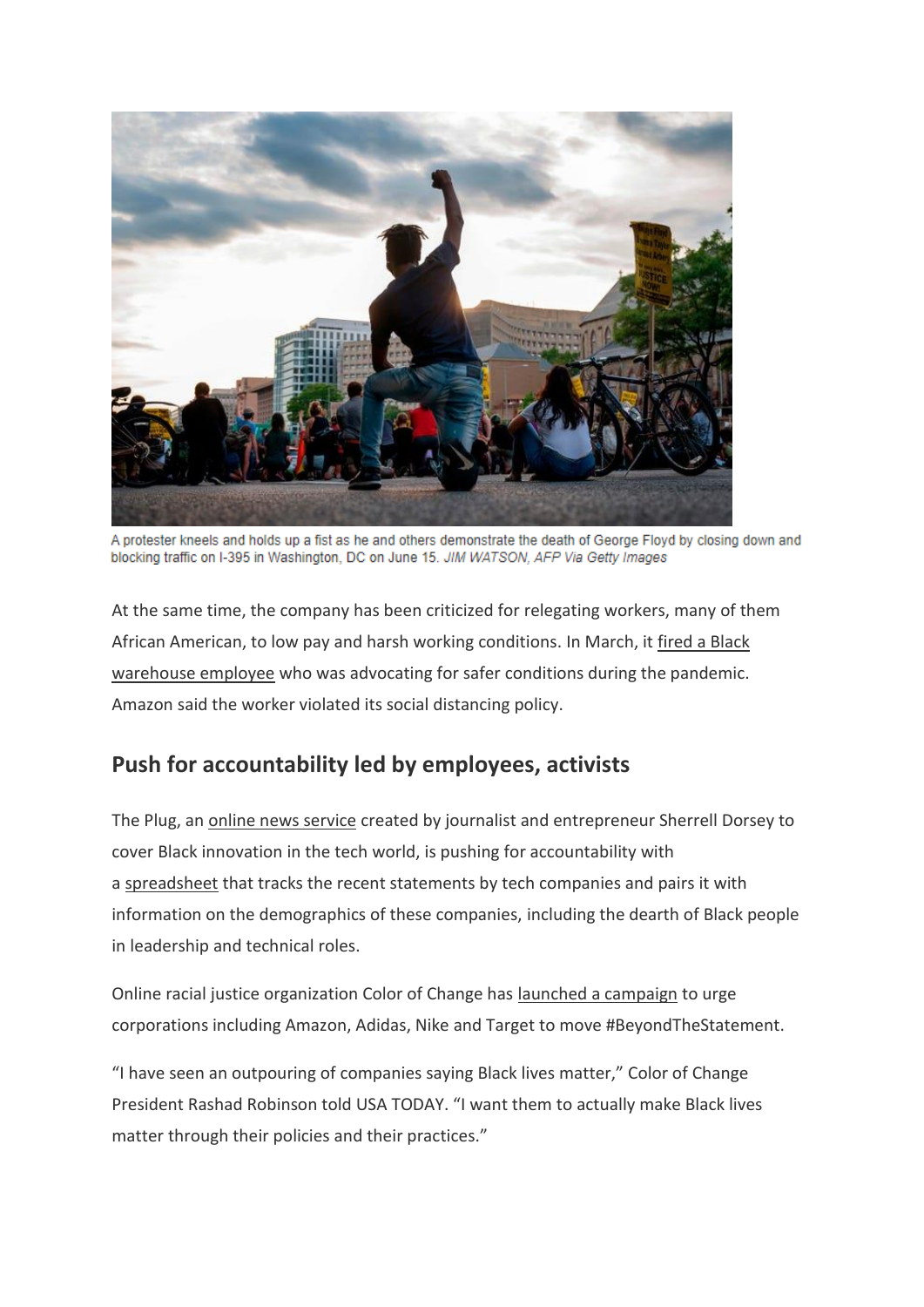He says all of these gestures are hollow unless corporations back up statements with concrete plans to close racial pay gaps, hire and promote more Black employees and ensure more wealth flows into Black communities.



Rashad Robinson, president of online racial justice organization Color of Change Color Of Change

"What I am seeing across the board is not a full recognition from corporate America about all the ways they have written the rules and all the ways they benefit from the rules that fuel racial discrimination and racial injustice in this country," Robinson says. "Now is not the time simply for statements of support that don't actually come with real structural change. Now is the time to actually change rules and change behavior."

### **Tech industry confronting its race problem**

The race problem in the tech industry was thrust into the national conversation in 2014 when companies from Facebook to Google disclosed for the first time [how few women and](https://www.usatoday.com/story/tech/2014/06/26/silicon-valley-tech-diversity-white-asian-black-hispanic-google-facebook-yahoo/11372421/)  [people of color they employ.](https://www.usatoday.com/story/tech/2014/06/26/silicon-valley-tech-diversity-white-asian-black-hispanic-google-facebook-yahoo/11372421/) The companies [pledged](https://www.usatoday.com/story/tech/2015/05/05/google-raises-stakes-diversity-spending/26868359/) to make their workforces less homogeneous.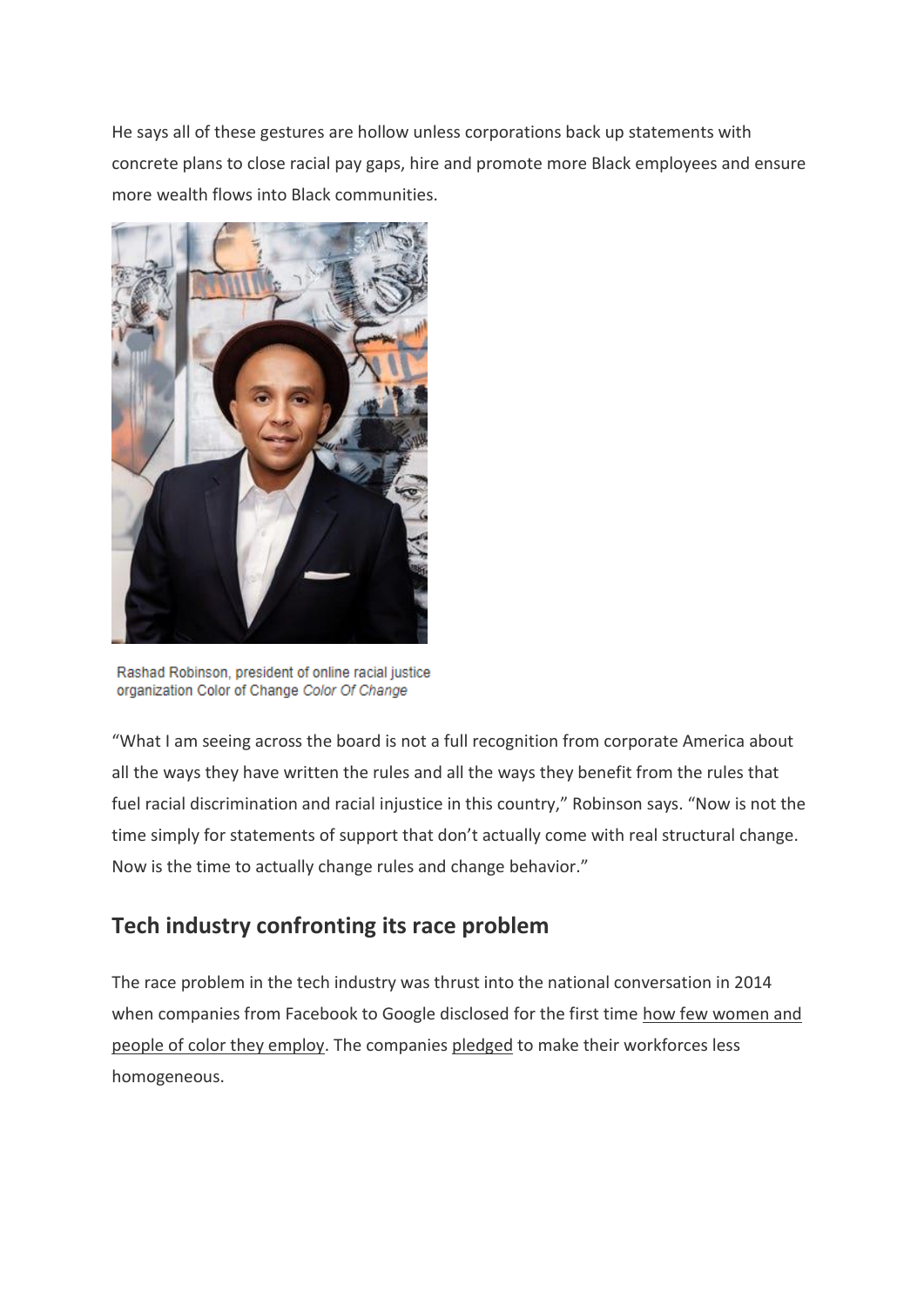The [paucity of underrepresented minorities](https://www.usatoday.com/story/tech/2014/12/29/usa-today-analysis-finds-minorities-underrepresented-in-non-tech-tech-jobs/20868353/) in an industry increasingly dominating the U.S. economy drew sharp scrutiny from company shareholders and Washington lawmakers. Yet hundreds of millions, if not billions, in diversity spending later, very little has changed.

After the 2016 presidential election, corporations pulled back on their commitments to diversify their workforces, says Karla Monterroso, CEO of [Code2040,](https://www.usatoday.com/story/tech/2017/11/16/exclusive-code-2040-raises-5-6-million-fights-tech-diversity-backlash/868890001/) an organization that advocates for proportional representation of Black and Latinx leaders in the tech industry as a way of diversifying high-wage work in America.

### **Facebook while black:**[Users call it getting 'Zucked,' say talking about racism is censored as](https://www.usatoday.com/story/news/2019/04/24/facebook-while-black-zucked-users-say-they-get-blocked-racism-discussion/2859593002/)  [hate speech](https://www.usatoday.com/story/news/2019/04/24/facebook-while-black-zucked-users-say-they-get-blocked-racism-discussion/2859593002/)

### **Corporate America roiled:**[Black Facebook employees complain racism, discrimination have](https://www.usatoday.com/story/tech/2019/11/08/facebooks-current-and-former-black-employees-allege-growing-racism/2534615001/)  [gotten worse](https://www.usatoday.com/story/tech/2019/11/08/facebooks-current-and-former-black-employees-allege-growing-racism/2534615001/)

"A lot of different corporations were making real deal investments in this stuff. Once the election happened, and the president won, you saw a huge backtrack from those investments," Monterroso says.

"The social capital around this disappeared and the capital capital around this disappeared. There was a lot of fear. I had people, directly and indirectly, tell me that they were afraid to make these investments and be public about their beliefs because it would put them in the crosshairs of a president with an itchy Twitter finger."

Undeterred, employees at companies from [Facebook](https://www.usatoday.com/story/news/2018/11/27/facebook-has-problem-black-people-former-employee-says/2126056002/) to [Google](https://www.usatoday.com/story/tech/2020/02/10/racial-discrimination-persists-facebook-google-employees-say/4307591002/) have come forward with personal stories of racism and discrimination inside their companies.

### **Black employees speak out on discrimination**

On June 2, Pinterest CEO Ben Silbermann wrote a public post about the changes the company planned to make to elevate racial justice content on the social media service and increase the diversity at the company, where 3.7% of employees are Black, 2.8% of managers are Black and none of the senior leadership is Black, according to the company's 2018 federal filing.

"With everything we do, we will make it clear that our Black employees matter, Black Pinners and creators matter, and Black Lives Matter," Silbermann [wrote](https://newsroom.pinterest.com/en/post/listening-and-acting) on June 2.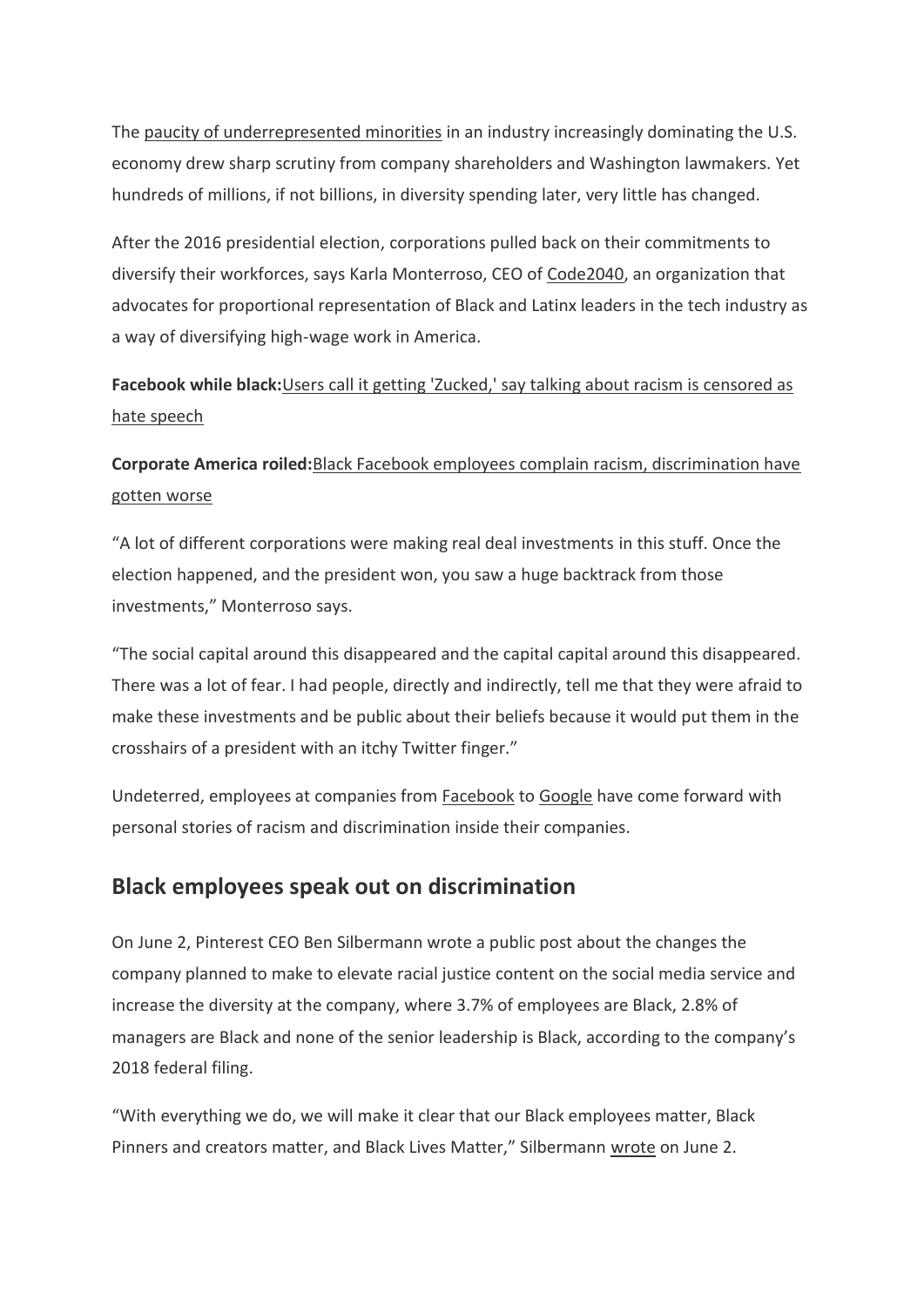

Pinterest CEO Ben Silbermann in 2011 speaking at Thinc Iowa in Des Moines. ANNA JONES, GANNETT

Quietly, less than a week earlier, Banks and Ifeoma Ozoma, two Black employees in prominent public policy positions, left the company. On Monday, they went public about the racial discrimination they said they faced at Pinterest.

Ozoma told USA TODAY that she wanted people to know that "in this moment when Pinterest is claiming to care about Black employees and Black lives, that just a few weeks ago, when I was still there, that was not the case for me at all."

Despite driving high-profile initiatives for Pinterest such as the decision to stop promoting former Southern slave plantations as wedding venues or to steer searches for vaccinerelated information to public health groups, Ozoma says she was not paid fairly. When a white male colleague, upset with her work on policy issues, shared sensitive personal information about her in "just about every dark corner of the internet," she says she was forced to hire a company to monitor online information and threats.

Banks told USA TODAY that she almost immediately regretted the decision to join Pinterest to head up its Washington, D.C., office, in May 2019 and barely lasted a year in the role.

Banks, who is African American and Japanese, says she faced disparaging remarks about her ethnicity from her manager. Even after she left the company, she says her sponsorship of Black organizations and businesses was scrutinized.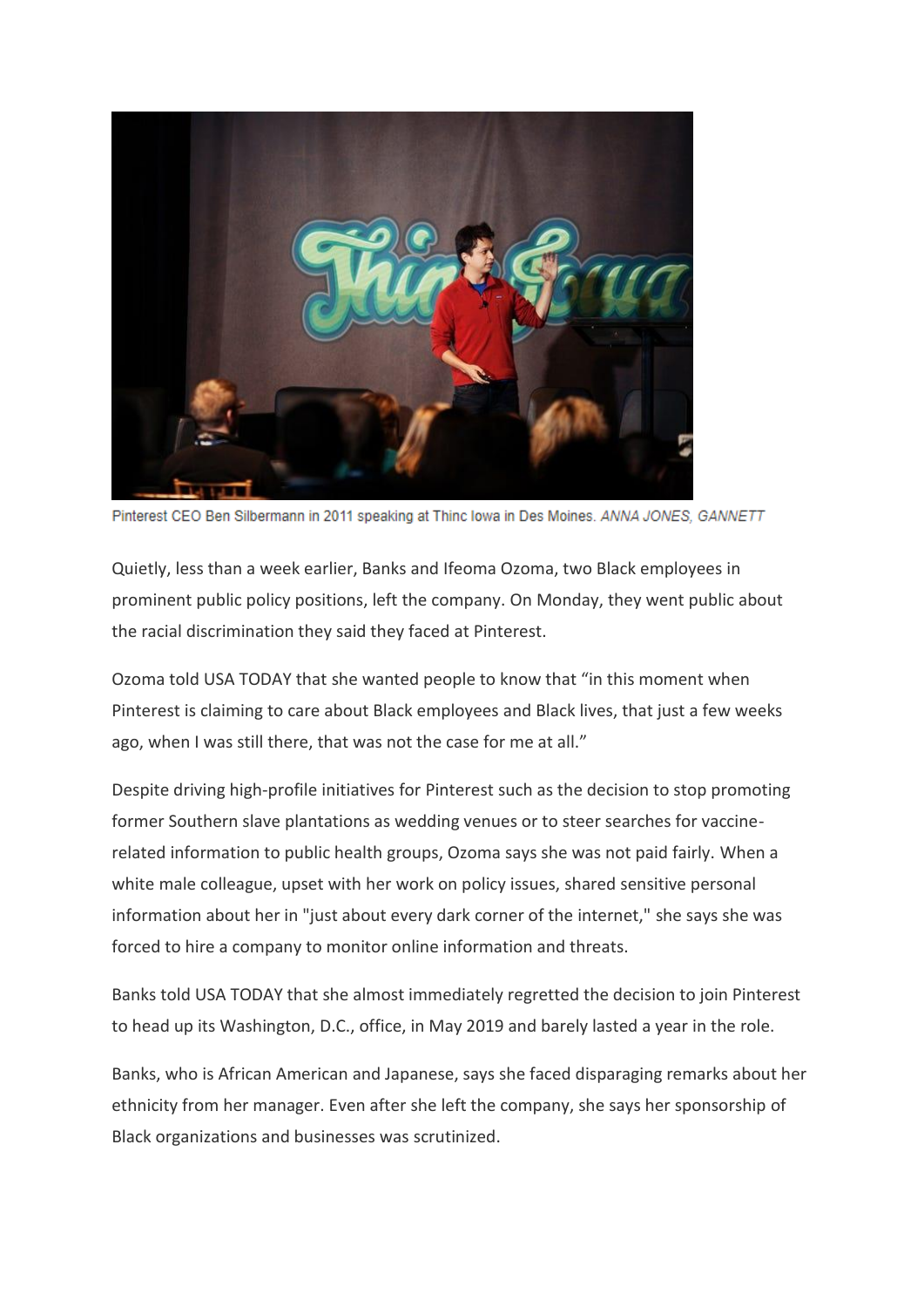In a statement to USA TODAY, Pinterest said it conducted a "thorough investigation" into the allegations.

"We're confident both employees were treated fairly," the company said.

Color of Change is launching [a petition](https://campaigns.organizefor.org/petitions/tell-pinterest-pay-your-black-employees-what-you-owe-them) to secure back pay for Ozoma and Banks.

"The retaliation these women experienced underscores the risk Black workers in Silicon Valley endure every day for speaking out against racism and discrimination," Color of Change campaign director Jade Magnus Ogunnaike said in a statement. "To show a serious commitment to racial justice, the company should use this opportunity to change their hostile culture for Black workers and set an example for the tech industry."

Robinson says he's thrilled to see employees "speaking out and pushing back."

"We are hearing from employees in very powerful ways," he says, "and that's important."

#### **Former Apple employee, Black Lives Matter activist speaks out**

One of those employees is Faison, the Black Lives Matter activist. The job at Apple in Elk Grove, California, paid well, came with good benefits and gave her time to devote to her Black Lives Matter activism in the Sacramento area.

But there was only one Black supervisor and no managers of color in her office, she says. And even as coworkers were encouraged to openly embrace gay rights, Faison says it was made clear to her that, if she wanted to get promoted, she would have to keep quiet about her fight against police killings.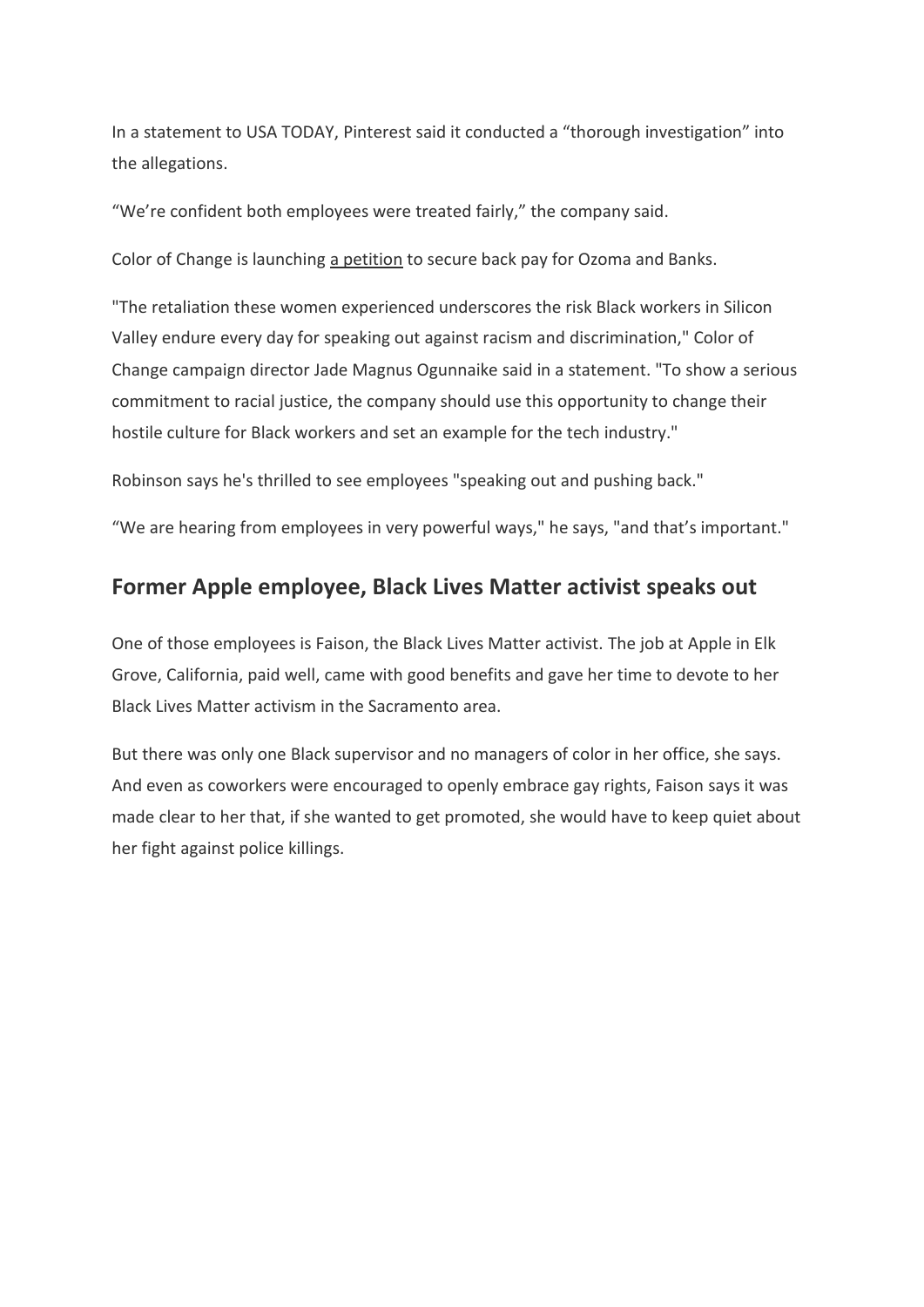

Tanya Faison, of Black Lives Matter, addresses a demonstration outside the Sacramento Police Department to protest the decision to not prosecute the two officers involved in the 2018 fatal shooting of Stephon Clark. Rich Pedroncelli, AP

Faison says she held her tongue, even when customers she was helping with their iPhone or Mac problems made racist comments or used the N-word, presuming she was white. But holding in her feelings for a paycheck left Faison angry and depleted by the end of the day.

"I couldn't even go into diversity and inclusion meetings and talk about the work or what's going on and how it is impacting us," she says.

Then, in February 2018, Apple announced that Black Lives Matter co-founder Patrisse Cullors had been invited to speak at Apple's Cupertino, California, headquarters. Faison pushed her ergonomically adjusted chair from her desk and, in the middle of her shift, stood next to her car trying to make sense of it.

"It really upset me because, for years, I was holding my breath. For years, I was tiptoeing around Apple about my work," she says. "I had been hiding everything, and that wasn't acceptable."

A month later, when 22-year-old Stephon Clark was killed by two police officers in his grandmother's backyard, drawing national scrutiny of police shootings and discriminatory policing of Black neighborhoods, Faison took a leave of absence and then another to